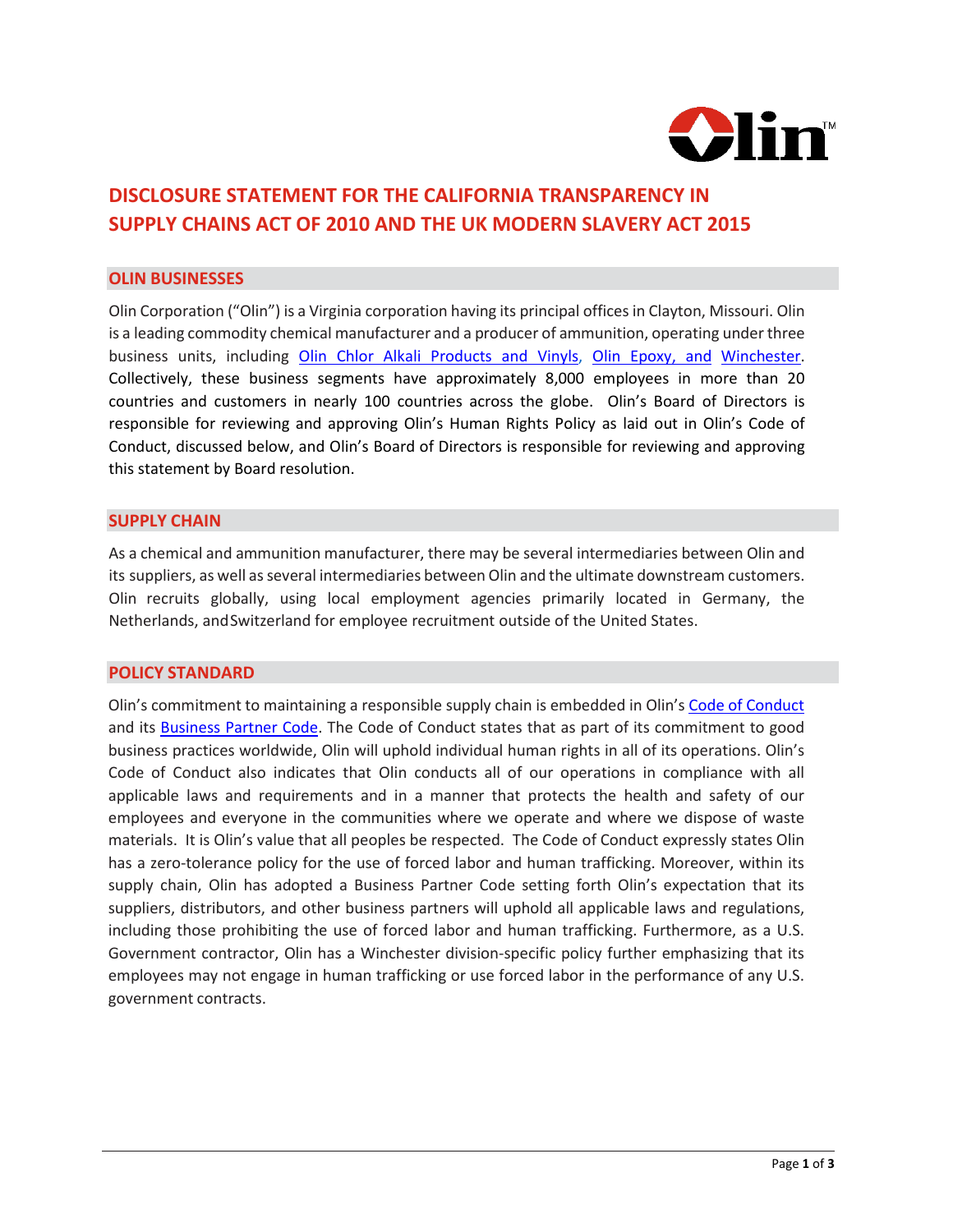# **VERIFICATION**

In order to verify compliance with laws, Olin takes a risk-based approach. Olin conducts due diligence on certain business partners, including a number of suppliers and distributors, based on their geographic location and scope of work for Olin. Olin's Ethics and Compliance group oversees this due diligence process. Olin conducts periodic risk assessments, which have included employee survey questions about observing human trafficking. At no time in the past year has Olin had any reason to suspect the existence of exploitative practices (modern slavery, child labor, or trafficking) in any of Olin's businesses. Consequently, Olin believesthe risk of such practices by any of its business partners is very low, and Olin has not taken nor does Olin at this time propose to take any specific action to investigate its business partners in this regard beyond its normal third party due diligence and supplier approval processes. If Olin's experience or perception of the extent of that risk changes then this position will be revisited.

# **AUDITS**

When Olin's risk assessment process identifies the risk of forced labor or human trafficking by existing or prospective business partners, Olin personnel may undertake additional verification efforts using all appropriate resources, including performing audits.

## **CERTIFICATION**

Olin requires all of its high-risk business partners to certify in writing that they comply with Olin's Code of Conduct or Business Partner Code. When applicable, Olin's Model Contractor Certification requires certain contractors and subcontractors to certify that they are in compliance with all applicable laws and regulations, including those that deal with (a) combatting trafficking in persons (Federal Acquisition Regulation 52.222-50), and (b) non-engagement in prohibited activities, including human trafficking.

## **OLIN'S CODE OF CONDUCT**

Olin employees who violate Olin's Code of Conduct are subject to disciplinary action, up to termination of employment.Olin's business partners who fail to uphold the standardsset out in the Olin Business Partner Code may have their commercial agreements with Olinterminated.

Olin encourages the reporting of concerns and the protection of whistleblowers through a confidential reporting system - the [Olin Help-Line.](http://www.olinhelp.com/) At many Olin locations, on its internal intranet sites and its external website, Olin has publicized this disclosure statement along with its policy prohibiting forced labor and human trafficking. Where appropriate, in accordance with the Federal Acquisition Regulations, Olin has also posted information about the U.S. government's Global Human Trafficking Hotline. Olin's Ethics and Compliance group investigates all reports to the Olin Help-Line.